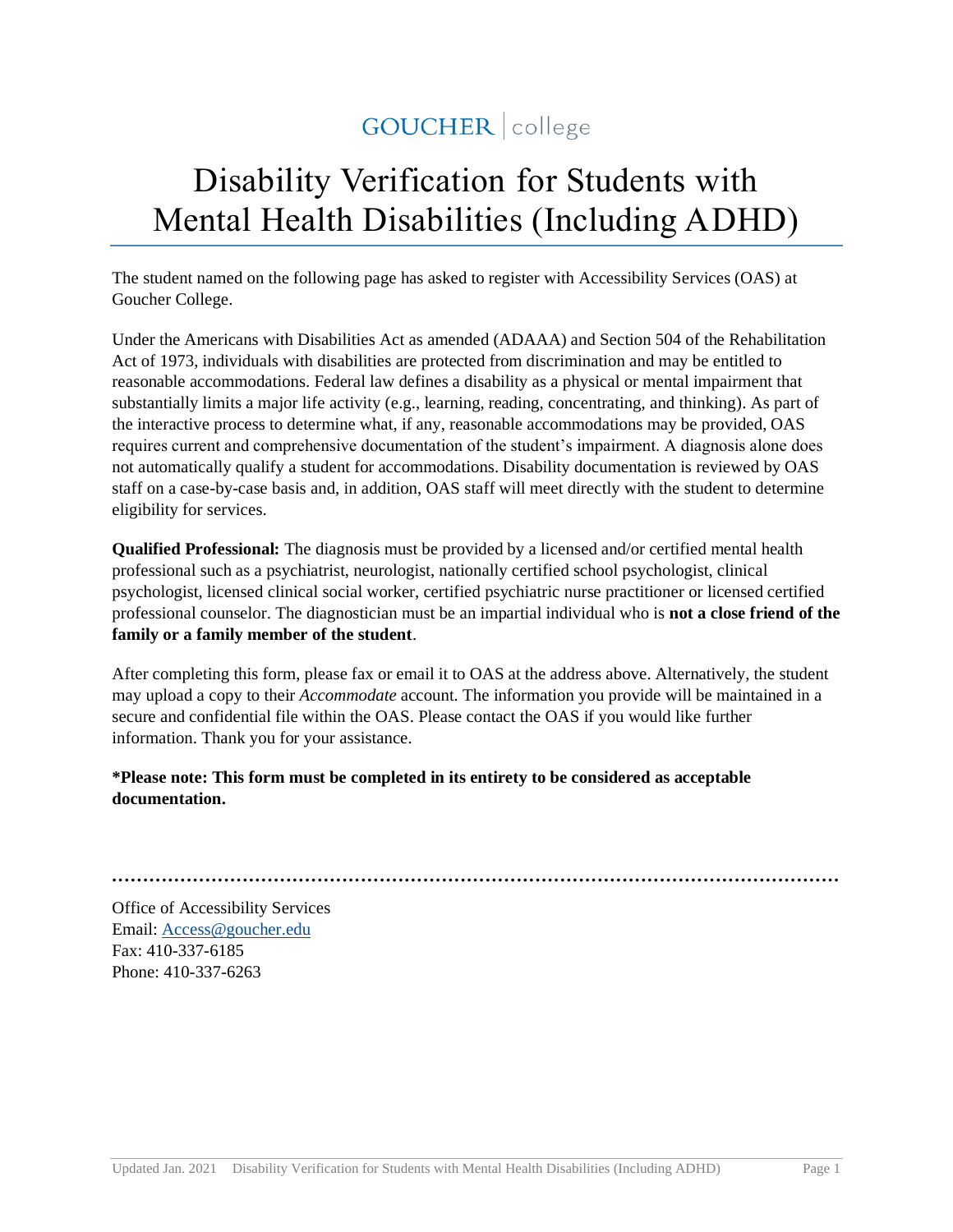## Disability Verification for Students with Mental Health Disabilities (Including ADHD)

To be completed by the student's evaluator

| all that apply and include relevant findings to a checked area. | 1. In addition to the DSM-5 criteria, how did you arrive at your diagnosis? Check |
|-----------------------------------------------------------------|-----------------------------------------------------------------------------------|
|                                                                 |                                                                                   |
|                                                                 |                                                                                   |
|                                                                 |                                                                                   |
|                                                                 |                                                                                   |
|                                                                 |                                                                                   |
|                                                                 |                                                                                   |
|                                                                 |                                                                                   |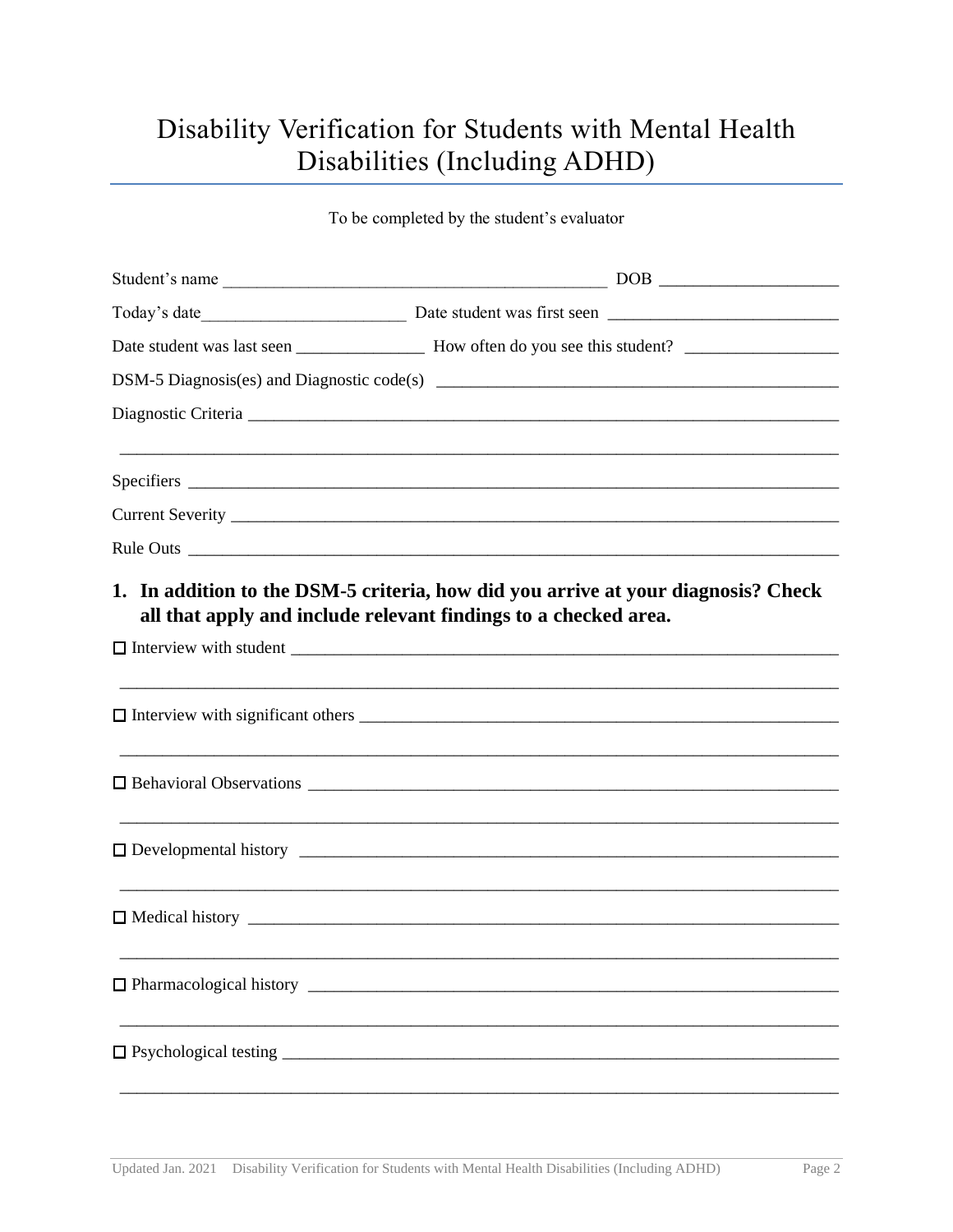|                                                                                 | ,我们的人们就会在这里的人们,我们的人们就会在这里的人们,我们也不会在这里的人们,我们也不会在这里的人们,我们也不会在这里的人们,我们也不会在这里的人们,我们也                                                                                                                                                     |
|---------------------------------------------------------------------------------|--------------------------------------------------------------------------------------------------------------------------------------------------------------------------------------------------------------------------------------|
| $\Box$ Rating scales for ADHD (check all that apply)                            |                                                                                                                                                                                                                                      |
| $\Box$ Conners - 3                                                              |                                                                                                                                                                                                                                      |
|                                                                                 |                                                                                                                                                                                                                                      |
|                                                                                 |                                                                                                                                                                                                                                      |
| <b>I</b> Brown Attention Deficit Disorder Scales                                |                                                                                                                                                                                                                                      |
|                                                                                 |                                                                                                                                                                                                                                      |
|                                                                                 |                                                                                                                                                                                                                                      |
| $\Box$ Mood rating scales                                                       |                                                                                                                                                                                                                                      |
|                                                                                 |                                                                                                                                                                                                                                      |
|                                                                                 |                                                                                                                                                                                                                                      |
| $\Box$ Other - indicate any other rating scale used to arrive at your diagnosis |                                                                                                                                                                                                                                      |
|                                                                                 |                                                                                                                                                                                                                                      |
|                                                                                 |                                                                                                                                                                                                                                      |
|                                                                                 |                                                                                                                                                                                                                                      |
|                                                                                 | 2. Please list any coexisting conditions, including medical disabilities and learning<br>disabilities that should be considered when determining accommodations.<br>Provide diagnosis, dates of prior testing and name of evaluator. |
|                                                                                 |                                                                                                                                                                                                                                      |
|                                                                                 |                                                                                                                                                                                                                                      |
|                                                                                 |                                                                                                                                                                                                                                      |
|                                                                                 |                                                                                                                                                                                                                                      |
|                                                                                 |                                                                                                                                                                                                                                      |

\_\_\_\_\_\_\_\_\_\_\_\_\_\_\_\_\_\_\_\_\_\_\_\_\_\_\_\_\_\_\_\_\_\_\_\_\_\_\_\_\_\_\_\_\_\_\_\_\_\_\_\_\_\_\_\_\_\_\_\_\_\_\_\_\_\_\_\_\_\_\_\_\_\_\_\_\_\_\_\_\_\_\_\_

\_\_\_\_\_\_\_\_\_\_\_\_\_\_\_\_\_\_\_\_\_\_\_\_\_\_\_\_\_\_\_\_\_\_\_\_\_\_\_\_\_\_\_\_\_\_\_\_\_\_\_\_\_\_\_\_\_\_\_\_\_\_\_\_\_\_\_\_\_\_\_\_\_\_\_\_\_\_\_\_\_\_\_\_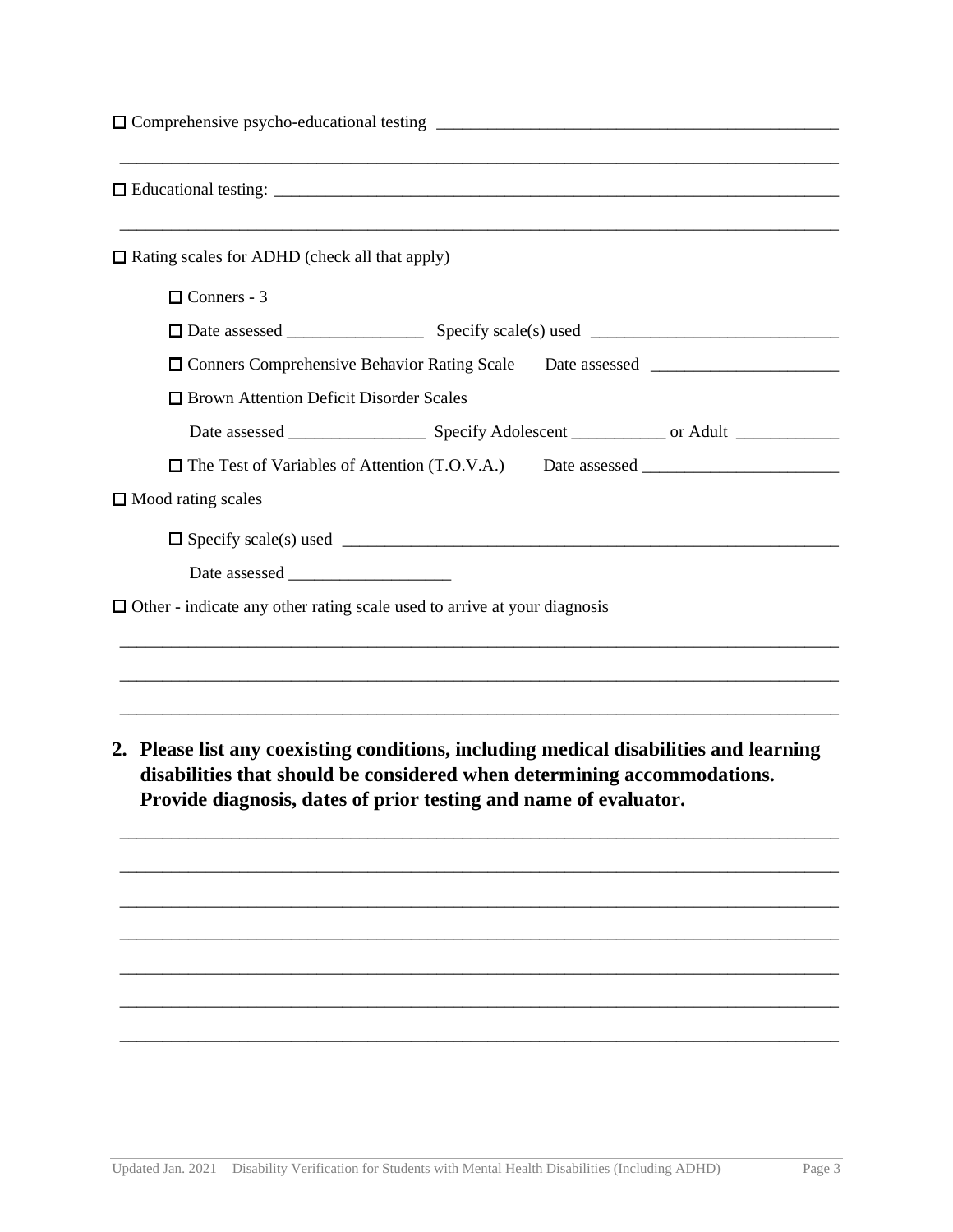### **3. Identify the level of impact the student's mental health disability has on major life activities and learning.**

| $\overline{2}$ | $\overline{3}$ | $\overline{4}$ | 5 | Major Life<br>Activities              | $\mathbf{1}$ | $\overline{2}$ | $\overline{3}$ | $\overline{4}$ | 5 | Major Life Activities                              |
|----------------|----------------|----------------|---|---------------------------------------|--------------|----------------|----------------|----------------|---|----------------------------------------------------|
|                |                |                |   | Maintaining<br>appropriate<br>hygiene |              |                |                |                |   | Memory                                             |
|                |                |                |   | Talking                               |              |                |                |                |   | Concentrating                                      |
|                |                |                |   | Hearing                               |              |                |                |                |   | Listening                                          |
|                |                |                |   | Seeing                                |              |                |                |                |   | Organizing/Prioritizing/Planning                   |
|                |                |                |   | <b>Breathing</b>                      |              |                |                |                |   | Managing external distractions                     |
|                |                |                |   | Sitting                               |              |                |                |                |   | Managing internal distractions                     |
|                |                |                |   | Walking                               |              |                |                |                |   | Timely submission of<br>assignments                |
|                |                |                |   | Standing                              |              |                |                |                |   | Attending classes and<br>appointments as scheduled |
|                |                |                |   | Eating                                |              |                |                |                |   | Managing deadlines                                 |
|                |                |                |   | Sleeping                              |              |                |                |                |   | Collaborating with classmates<br>on group projects |
|                |                |                |   | Performing<br>manual tasks            |              |                |                |                |   | Spelling                                           |
|                |                |                |   | Lifting/Carrying                      |              |                |                |                |   | Reading                                            |
|                |                |                |   | Interacting with<br>others            |              |                |                |                |   | Writing                                            |
|                |                |                |   | Managing<br><b>Stress</b>             |              |                |                |                |   | Test taking                                        |
|                |                |                |   |                                       |              |                |                |                |   | Processing speed                                   |

1=Unable to Determine 2=No Impact 3=Mild Impact 4=Moderate Impact 5=Substantial Impact

### **4. Describe current symptoms that impact the student's ability to perform in a college setting.**

\_\_\_\_\_\_\_\_\_\_\_\_\_\_\_\_\_\_\_\_\_\_\_\_\_\_\_\_\_\_\_\_\_\_\_\_\_\_\_\_\_\_\_\_\_\_\_\_\_\_\_\_\_\_\_\_\_\_\_\_\_\_\_\_\_\_\_\_\_\_\_\_\_\_\_\_\_\_\_\_\_\_\_\_

\_\_\_\_\_\_\_\_\_\_\_\_\_\_\_\_\_\_\_\_\_\_\_\_\_\_\_\_\_\_\_\_\_\_\_\_\_\_\_\_\_\_\_\_\_\_\_\_\_\_\_\_\_\_\_\_\_\_\_\_\_\_\_\_\_\_\_\_\_\_\_\_\_\_\_\_\_\_\_\_\_\_\_\_

\_\_\_\_\_\_\_\_\_\_\_\_\_\_\_\_\_\_\_\_\_\_\_\_\_\_\_\_\_\_\_\_\_\_\_\_\_\_\_\_\_\_\_\_\_\_\_\_\_\_\_\_\_\_\_\_\_\_\_\_\_\_\_\_\_\_\_\_\_\_\_\_\_\_\_\_\_\_\_\_\_\_\_\_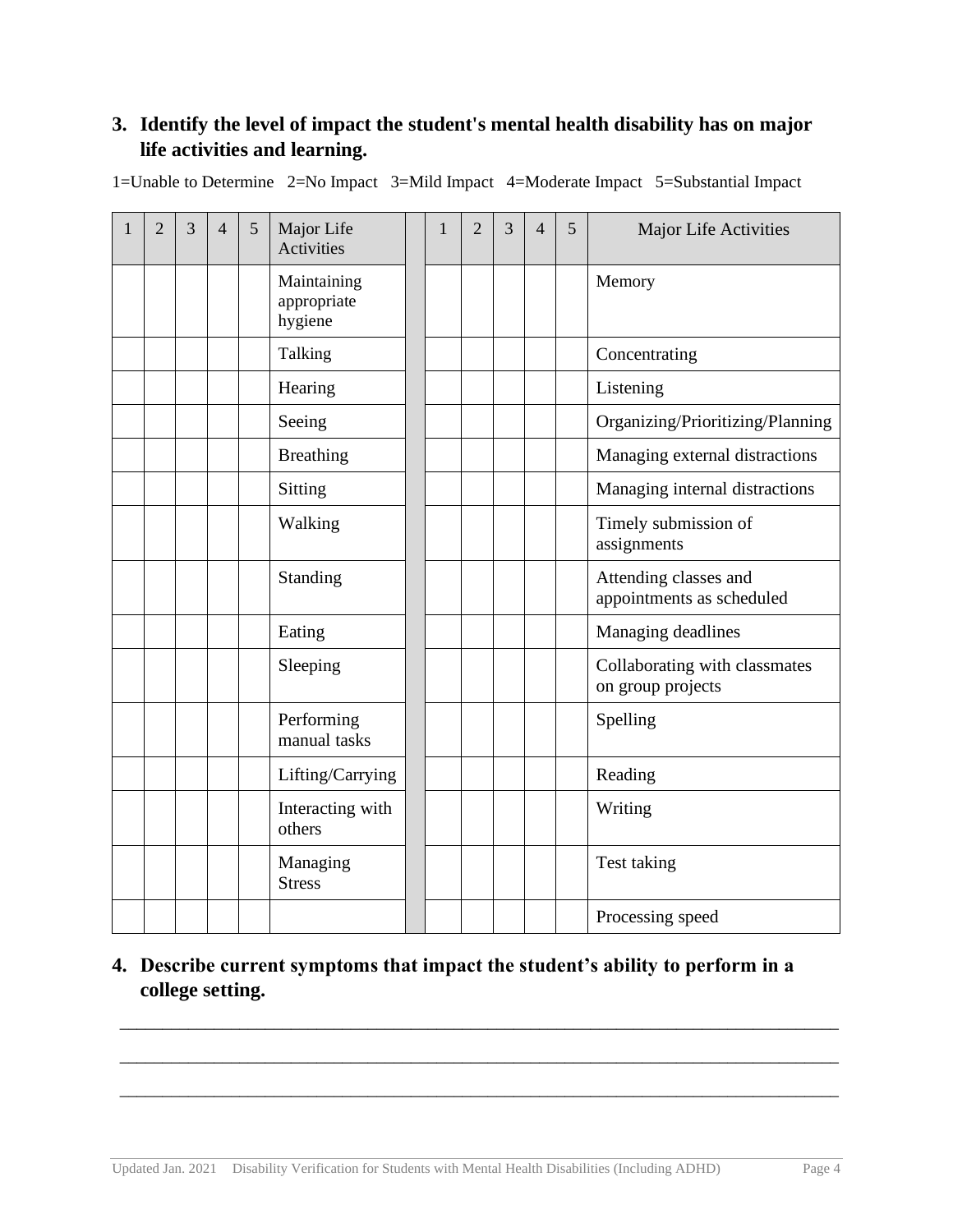#### **5. What is the student's prognosis?**

**6. How long do you anticipate that the student's performance in a college setting will be impacted by the disability?** 

\_\_\_\_\_\_\_\_\_\_\_\_\_\_\_\_\_\_\_\_\_\_\_\_\_\_\_\_\_\_\_\_\_\_\_\_\_\_\_\_\_\_\_\_\_\_\_\_\_\_\_\_\_\_\_\_\_\_\_\_\_\_\_\_\_\_\_\_\_\_\_\_\_\_\_\_\_\_\_\_\_\_\_\_

 $\Box$  6 months  $\Box$  1 year  $\Box$  1-2 years  $\Box$  on-going  $\Box$  unknown

**7. Have there been any changes in the student's condition in the past 12 months? If yes, please explain.** 

 $\Box$  No

 $\Box$  Yes

**8. Have there been any significant life events that have impacted the student's ability to learn and/or complete major life activities in the past 12 months?** 

 $\square$  No

 $\Box$  Yes

#### **9. List medications the student is currently taking.**

| Medication | Side Effects | Academic Impact | Persistence of<br>Symptoms |
|------------|--------------|-----------------|----------------------------|
|            |              |                 |                            |
|            |              |                 |                            |
|            |              |                 |                            |
|            |              |                 |                            |
|            |              |                 |                            |
|            |              |                 |                            |
|            |              |                 |                            |
|            |              |                 |                            |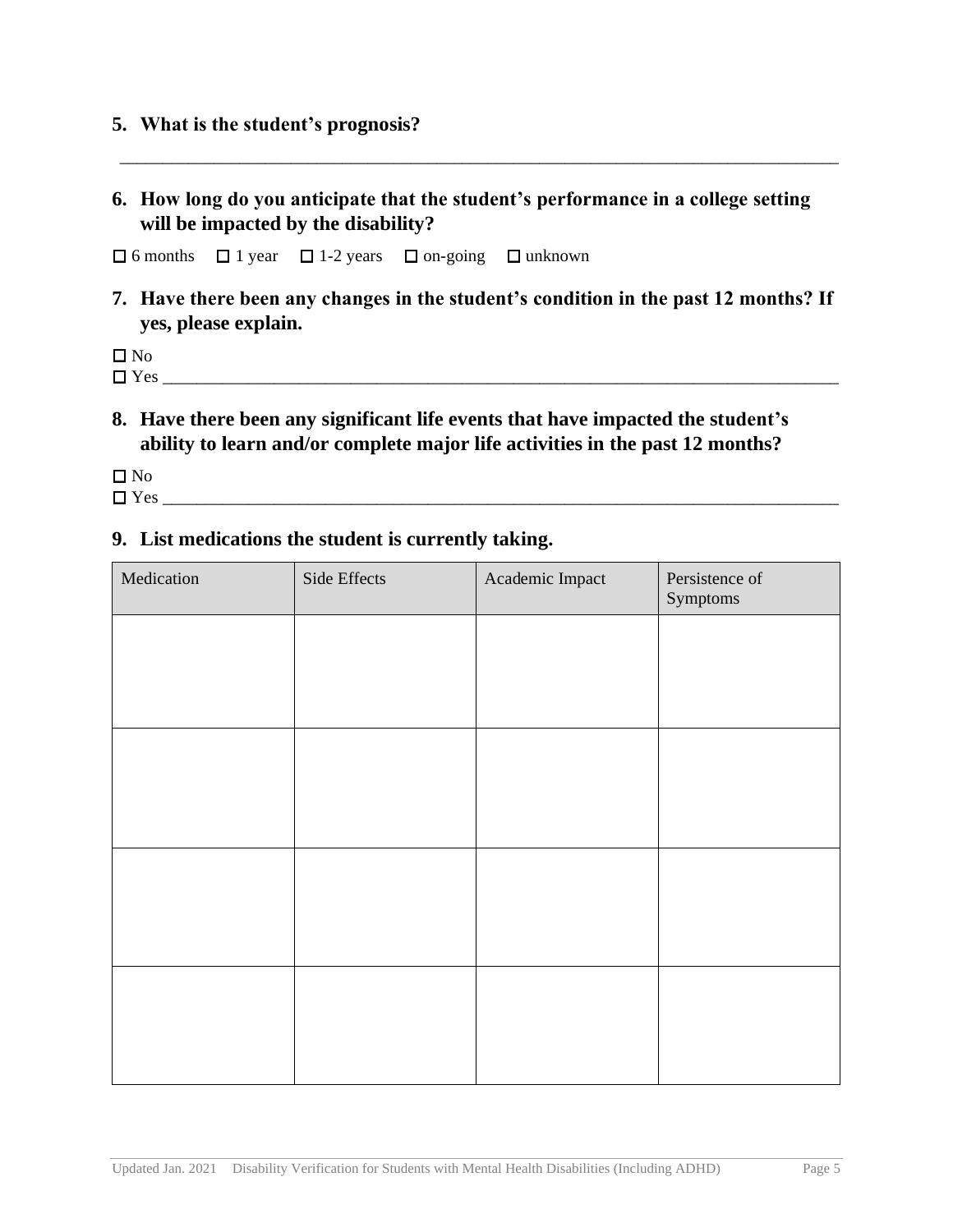**10.Is there anything else you think we should know about the student's mental health disability and their ability to function academically and socially in a college environment?** 

\_\_\_\_\_\_\_\_\_\_\_\_\_\_\_\_\_\_\_\_\_\_\_\_\_\_\_\_\_\_\_\_\_\_\_\_\_\_\_\_\_\_\_\_\_\_\_\_\_\_\_\_\_\_\_\_\_\_\_\_\_\_\_\_\_\_\_\_\_\_\_\_\_\_\_\_\_\_\_\_\_\_\_\_

\_\_\_\_\_\_\_\_\_\_\_\_\_\_\_\_\_\_\_\_\_\_\_\_\_\_\_\_\_\_\_\_\_\_\_\_\_\_\_\_\_\_\_\_\_\_\_\_\_\_\_\_\_\_\_\_\_\_\_\_\_\_\_\_\_\_\_\_\_\_\_\_\_\_\_\_\_\_\_\_\_\_\_\_

\_\_\_\_\_\_\_\_\_\_\_\_\_\_\_\_\_\_\_\_\_\_\_\_\_\_\_\_\_\_\_\_\_\_\_\_\_\_\_\_\_\_\_\_\_\_\_\_\_\_\_\_\_\_\_\_\_\_\_\_\_\_\_\_\_\_\_\_\_\_\_\_\_\_\_\_\_\_\_\_\_\_\_\_

\_\_\_\_\_\_\_\_\_\_\_\_\_\_\_\_\_\_\_\_\_\_\_\_\_\_\_\_\_\_\_\_\_\_\_\_\_\_\_\_\_\_\_\_\_\_\_\_\_\_\_\_\_\_\_\_\_\_\_\_\_\_\_\_\_\_\_\_\_\_\_\_\_\_\_\_\_\_\_\_\_\_\_\_

#### **11.Indicate your recommendations and justifications regarding reasonable classroom and /or testing accommodations in the college environment.**

| Recommended Accommodation | Justification |  |  |  |  |
|---------------------------|---------------|--|--|--|--|
|                           |               |  |  |  |  |
|                           |               |  |  |  |  |
|                           |               |  |  |  |  |
|                           |               |  |  |  |  |

*Please note: A reasonable accommodation is a modification or adjustment to a course or program that eliminates or minimizes disability-related barriers and enables a qualified student with a disability to participate. At the college level, the purpose of an accommodation is to correct or circumvent a functional impairment rather than to ensure a student's success. In reviewing the accommodation requested by the student or recommended by an evaluator, the OAS office may find that the accommodation is not appropriate given the requirements of a course or program. OAS may propose an alternative accommodation that would be appropriate for the student, but which neither the student nor evaluator has requested.*

| Fax:<br><u> 1980 - Andrea Andrew Maria (h. 1980).</u> |
|-------------------------------------------------------|